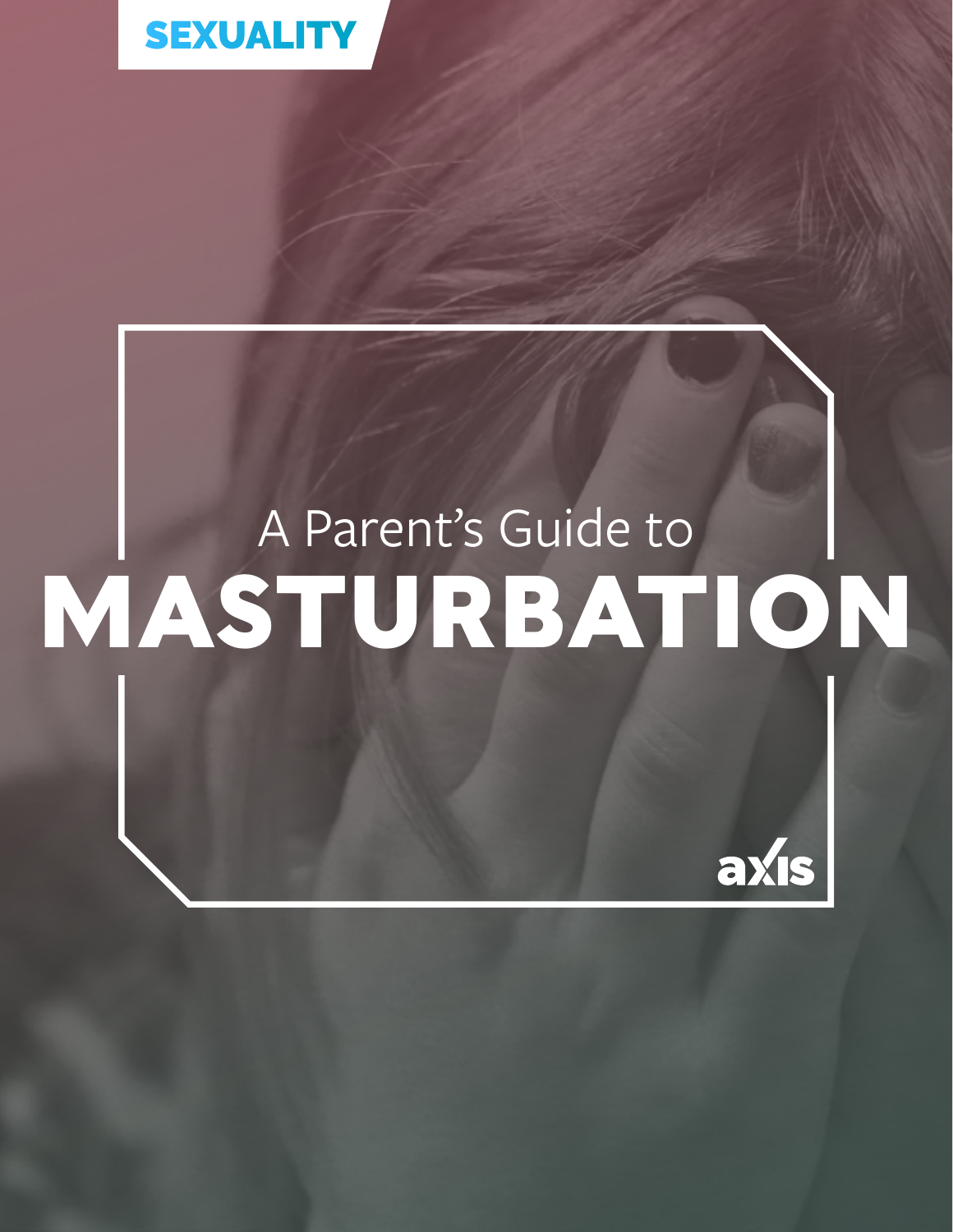# "

"Masturbation is part of my evening routine: call mom, brush my teeth, masturbate, and then fall asleep."

—[Female, age 25](https://www.cosmopolitan.com/sex-love/news/a35847/sex-talk-realness-womens-masturbation-habits/ )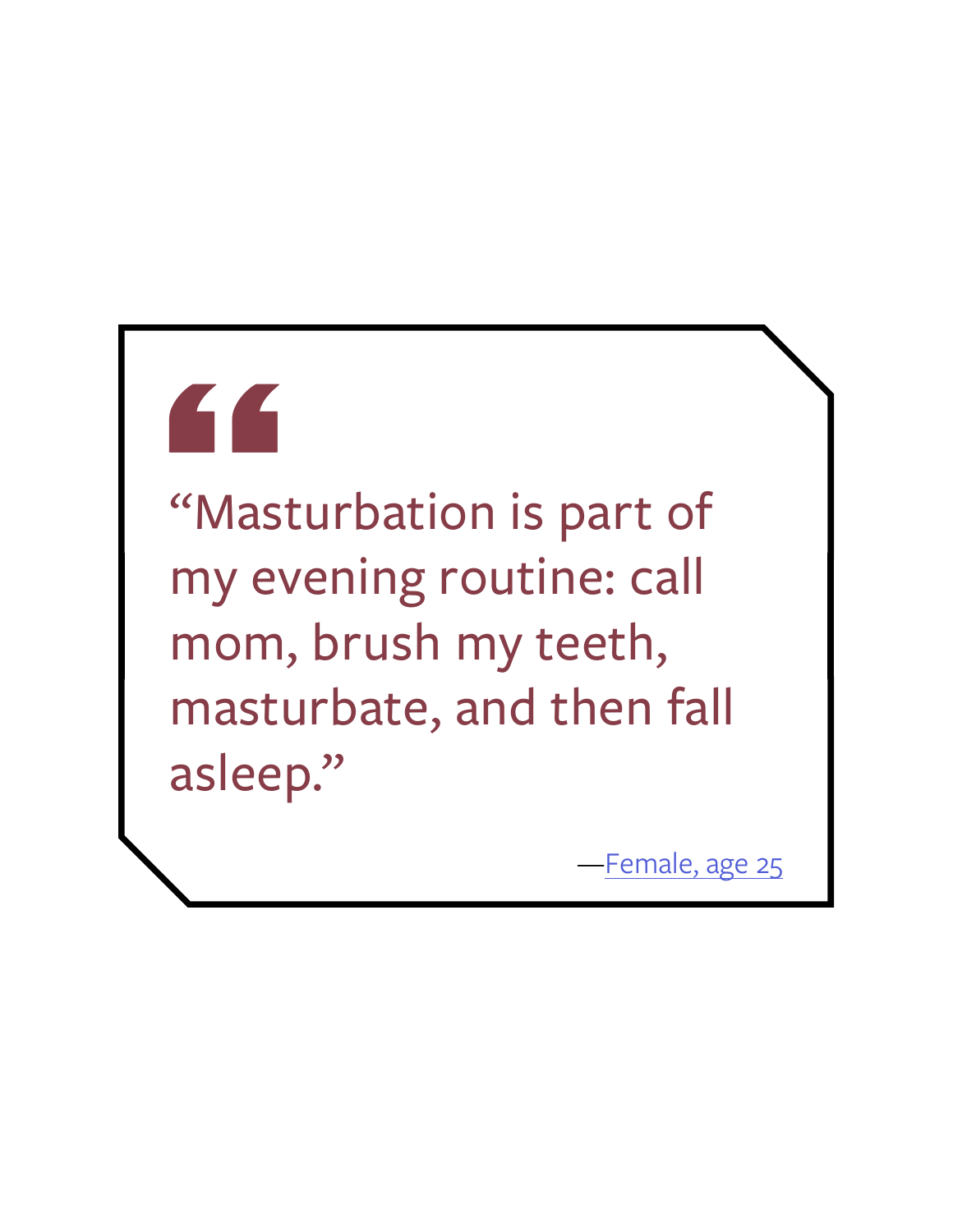## <span id="page-2-0"></span>MASTURBATION A Parent's Guide to

#### **Contents (click to jump to section)**

| Is masturbation really that common? 4                      |
|------------------------------------------------------------|
|                                                            |
|                                                            |
|                                                            |
| How do I help my teen navigate through these perspectives? |
|                                                            |
|                                                            |
|                                                            |
|                                                            |
|                                                            |
|                                                            |
|                                                            |
|                                                            |

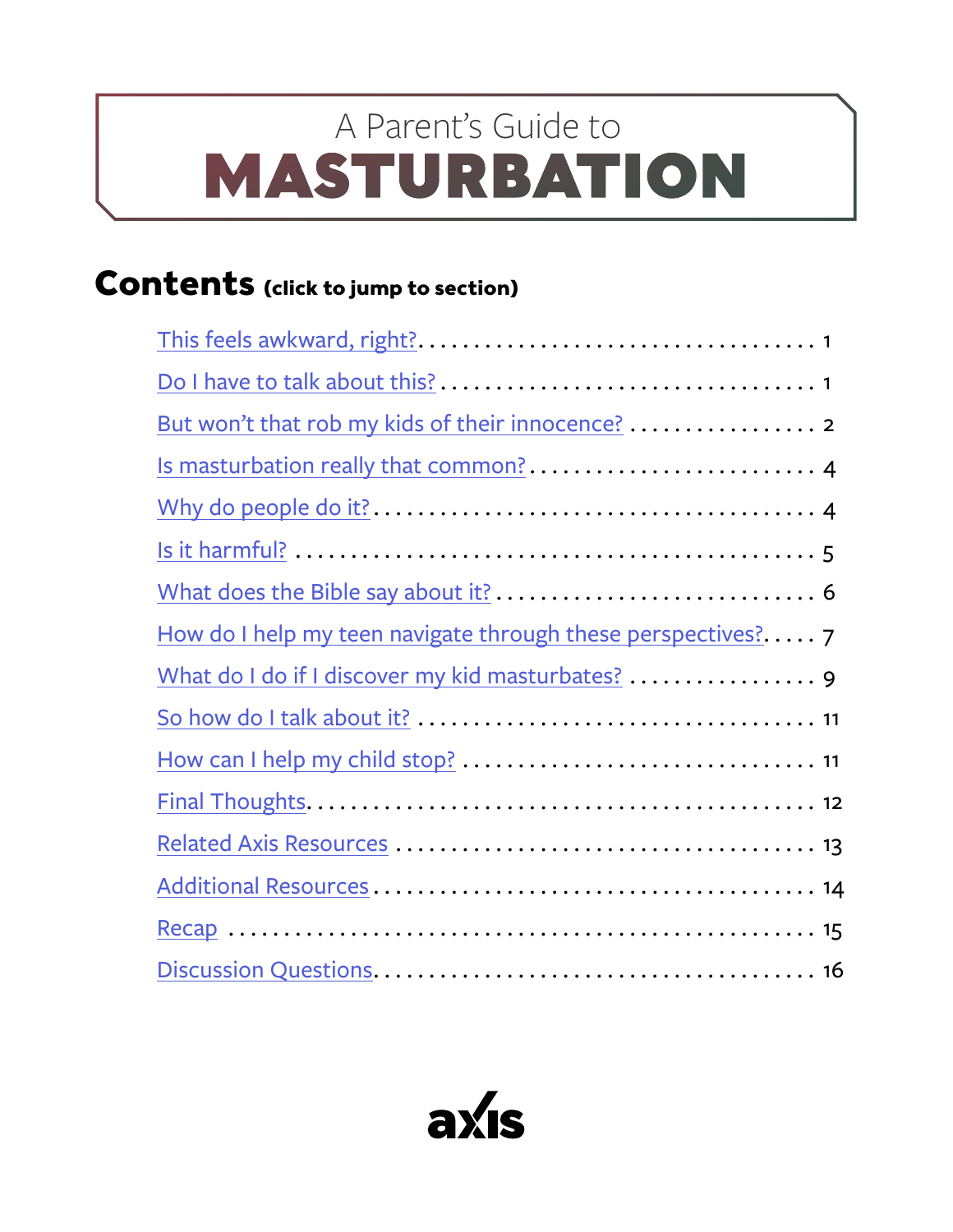#### <span id="page-3-0"></span>**This feels awkward, right?**

This Parent Guide may shock you. Actually, we hope it does. Not because we're trying to be crude or gross, but because we believe that Gen Z needs your honesty more than you know. We hope that our bluntness inspires you to meet your kids with a willingness to be open and direct for their sakes.

If we're not willing to speak the awkward thing first, how can we ever expect our teens to bring their honest questions to us? Dr. Juli Slattery [explains](https://www.authenticintimacy.com/resources/9141/220-rethinking-sexuality-in-your-parenting) what is at stake when we talk about any aspect of human sexuality:

If we neglect these conversations, if we get squeamish, if we get judgmental, if *we get legalistic instead of entering into people's real questions and pain on this issue, what we need to realize is we're not just abdicating the topic of sexuality, we're abdicating the opportunity to share who God is and where God meets us in the middle of our pain.*

Talking openly with your teens isn't a guarantee that they will bring every question to you, but remaining silent is a guarantee that they will look for answers elsewhere.

Are your teens turning to Google instead of to you when they have an embarrassing question? And why is that? Aren't you a safer, infinitely wiser source of information? So how can you be like Google?

Before jumping into the rest of this Guide, we want to recognize that this is a highly controversial topic. Rather than attempting to settle the controversy around the morality of masturbation, this Guide looks at why it's so important to talk about masturbation. Approaching this topic prayerfully and asking for the Holy Spirit's guidance as we discern how we are to behave as embodied people, we believe the Lord will show us His way.

#### **Do I have to talk about this?**

They sat on their front porch soaking up the sun. Everything seemed so normal: Birds were chirping, the puppy was stretched out on the grass. But her mind was racing, "Does she really need to know this about me? I feel so disgusting. She's going to think I'm a total freak."

Deep inhale, "Mom, I need to tell you something." She then rushed headlong into a tearful confession of the compulsive masturbation she had been fighting against for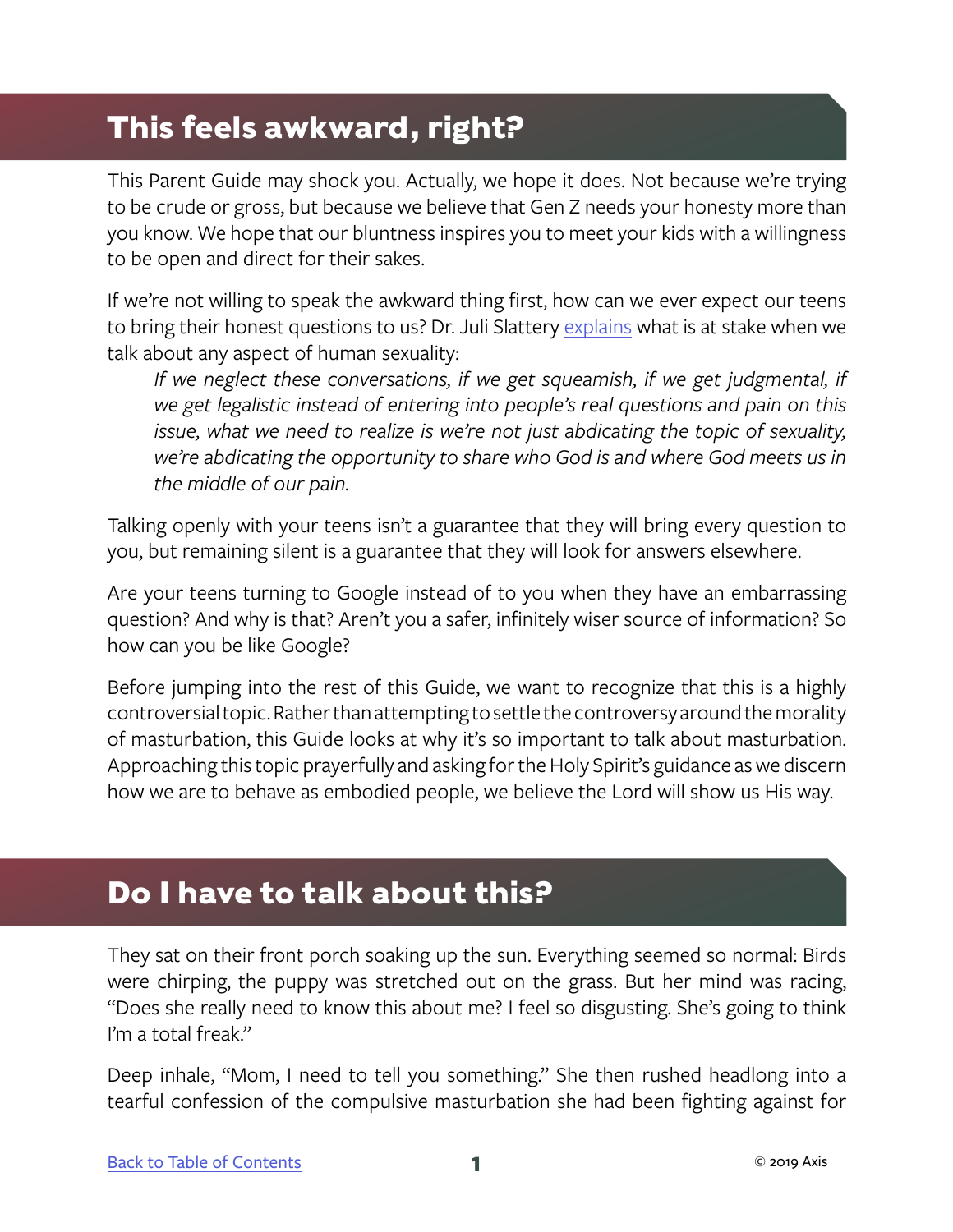<span id="page-4-0"></span>years.

"Is she angry? Gosh, she must be so disappointed. I'm so gross. Why did I decide to tell her about this?"

In reality, the girl's mom looked pretty startled (who wants to talk about masturbation with their daughter on a Saturday afternoon?) and then she said something that sent her daughter's fears tumbling to the ground: "Honey, I haven't done a lot of research, but the Bible doesn't say much about masturbation…I'm not sure that it's wrong." The girl was floored. Her mom wasn't sure if masturbation was sinful? What?!

We tell you this woman's testimony not to make a point about the morality of selfpleasure, but to give you a glimpse into the deep, unshakable shame that she carried for many years because no adult in her life was brave enough to talk openly about sex in general or masturbation specifically.

You may be hoping that a conversation about masturbation never has to happen with your kids. *Really? Talk openly and honestly with my child about self-stimulation to bring about orgasm? Yikes, yikes, yikes.* Every fiber of our beings would rather avoid this topic altogether. But silence on our part leaves a void in the next generations' lives that will force them to look elsewhere for answers. Teens will not just "figure it out." They will turn to Cosmopolitan magazine, YouTube, and their friends. Those sources are not only inadequate, but quite probably damaging.

#### **But won't that rob my kids of their innocence?**

According to [Merriam Webster](https://www.merriam-webster.com/dictionary/innocence), innocence is "freedom from guilt or sin through being unacquainted with evil." If knowing about the sexual function of the human body is evil, then yes, talking with our kids about masturbation is stealing their innocence. If knowledge about sex is wrong, any curiosity about sex and possibly even human anatomy is sinful.

Yet God called His design of our bodies good, including our ability to experience sexual pleasure. If He wasn't afraid to make us with libidoes, we shouldn't be afraid to talk about them. If we believe that sex is good, then learning about it at developmentally appropriate stages is also good.

It's common for young children ([before age 6\)](https://www.popsugar.com/family/When-Kids-Start-Masturbating-27331360) to explore their bodies and discover that touching their genitals feels better than touching other places without even knowing what sex is! This isn't a massive secret you're exposing them to. Whether you talk about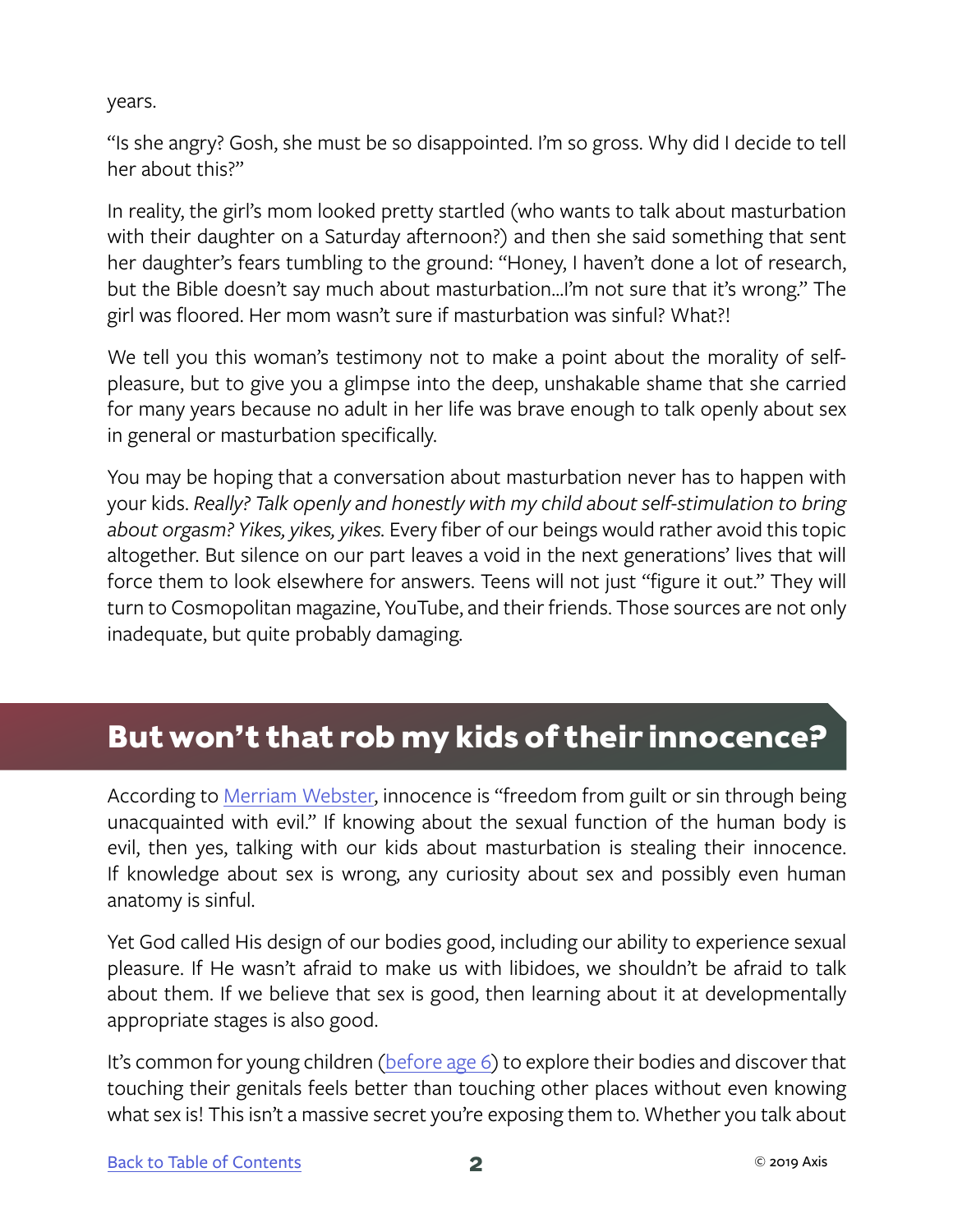self-pleasure or not, your kids will probably discover it for themselves and will most likely [have questions](https://www.liveabout.com/faqs-about-masturbation-3196586) about it. Questions like:

- Is masturbation normal?
- Do other girls/boys masturbate, or am I the only one?
- Can I masturbate too much?
- Can I hurt myself?
- Can I get an STI if I masturbate with an object or sex toy?
- Can it later hurt my chances of getting pregnant?
- Is there a "right way" to masturbate? What if I'm doing it wrong?
- Have I lost my virginity if I've masturbated?
- Is there something wrong with me if I don't want to masturbate? Or if sex doesn't really sound appealing?
- How do I stop once I've started the habit?
- Will masturbation decrease sexual performance when I'm sexually active?
- Is masturbation sinful?
- Is masturbation a healthy form of sexual release? Is it necessary?
- Is masturbation wrong if I'm not fantasizing or watching porn while doing it?
- Is it unhealthy to not masturbate?

If they turn to Google with their questions, here are some of the answers they can and will find (these are some of the top 10 search results for just the word "masturbation"):

- [50 of the Funniest Euphemisms for Masturbation](https://mashable.com/2018/05/07/masturbation-slang-euphemisms-list/)
- How to Masturbate with a Penis: 12 Tips for Solo Play
- How to Masturbate: 12 Best Masturbation Tips for Female Orgasm
- Females and Masturbation—YouTube
- [Why You Should Masturbate Whether You've Had Sex or Not—](https://www.teenvogue.com/story/why-you-should-masturbate-whether-youve-had-sex-or-not)*Teen Vogue*

Is this where we want our teen's sexual discipleship to come from? Because these answers (that so easily lead to both soft- and hard-core pornography) are only a click away.

Masturbation feels like a shameful topic. Perhaps we imagine God leaving the room or looking the other way whenever we become aroused. In reality, God invented us with testosterone, estrogen, progesterone, oxytocin, and vasopressin so that we could be sexual. The way we talk about our bodies and their sexual functions is important because every part of our humanity is made in the image of God. If we can't say "penis," "vagina," "orgasm," "erection," etc., we are communicating that those things are best kept hidden because they are dirty. Rather than stealing kids' innocence, using correct anatomical terms builds a foundation of talking directly and unashamedly about the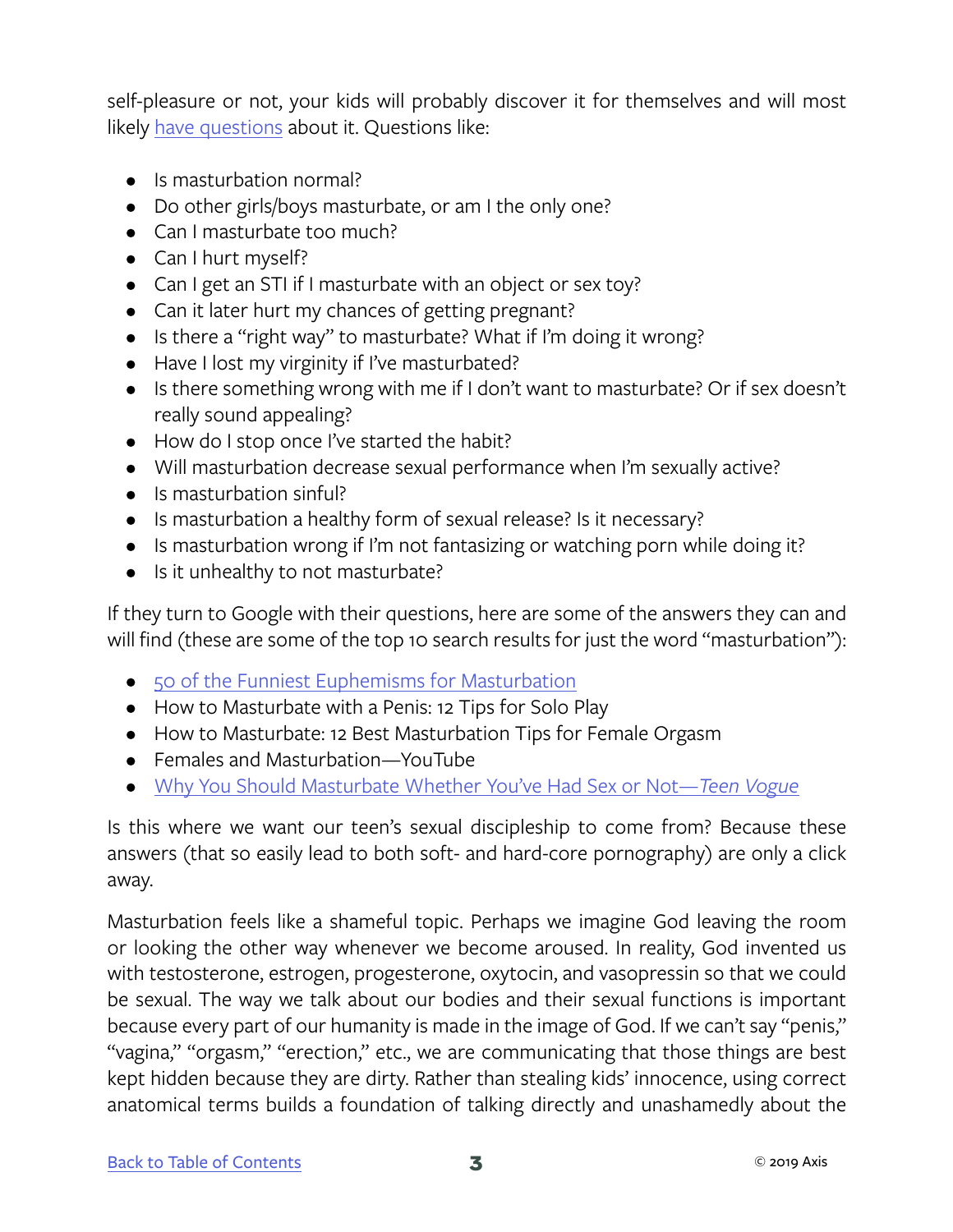<span id="page-6-0"></span>way the human body works, and acknowledges that since these were all God's ideas first, in the correct context they are ultimately good!

#### **Is masturbation really that common?**

According to a 2019 [survey](http://www.feelmore.global/wp-content/uploads/2019/05/TENGA-BCW-2019-Global-Survey-US-Report-5.10.19.pdf) (conducted by a sex toy manufacturer) of 13,000 people ages 18-74 from 18 countries, 84% of Americans have masturbated at least once (92% of men and 76% of women). The [average age](https://www.theguardian.com/society/2016/may/10/masturbation-month-sex-toys-tips-sexual-health?utm_campaign=The%20Culture%20Translator%20Premium&utm_source=hs_email&utm_medium=email&utm_content=73033166&_hsenc=p2ANqtz-9xCeGNSd1av6FFnMpfjWPdVdY-hzi2PBNC85mMeFVbq2EybTe48UtxJcDoBII1yKAq4clnq6JQfRAiTRFbfa0NV6sNZA&_hsmi=73033166) at which girls first masturbate is 13, with boys first masturbating at 12.4. [59% of Americans](https://www.allure.com/story/masturbation-survey-statistics-american-men-women) believe that masturbation is a healthy and normal activity.

#### **Why do people do it?**

The [most common reasons](http://www.feelmore.global/wp-content/uploads/2019/05/TENGA-BCW-2019-Global-Survey-US-Report-5.10.19.pdf) for masturbating are to "satisfy sexual urges," "achieve sexual pleasure," and "relax or relieve stress." Self-stimulation resulting in orgasm [releases](https://www.talkspace.com/blog/5-reasons-masturbation-destressing/) dopamine (a pleasure chemical), oxytocin and prolactin (hormones that help us relax and sleep), and endorphins, which can help kill pain.

In a culture that values independence and self-sufficiency, self-pleasure makes a lot of sense. Demi Lovato and Clean Bandit sing about not needing an ex because they can ["do it solo.](https://www.youtube.com/watch?v=vK_hFfd2__w)" This can be a form of self-protectionism that leads to isolation. Of course, power and control are attractive, but intimacy only comes through vulnerability. To enter into emotional, physical, and spiritual closeness with someone, we must give that person access to our full selves, including our flaws, wounds, and brokenness. Masturbation can feel powerful because it gives us a sense of self-sufficiency and allows us to avoid the helpless feelings of opening up to someone.

In addition, as Richard Beck (author of *[Unclean: Meditations on Purity, Hospitality,](https://www.amazon.com/gp/product/160899242X/ref=as_li_ss_tl?ie=UTF8&camp=1789&creative=390957&creativeASIN=160899242X&linkCode=as2&tag=racheleva-20)  [and Morality](https://www.amazon.com/gp/product/160899242X/ref=as_li_ss_tl?ie=UTF8&camp=1789&creative=390957&creativeASIN=160899242X&linkCode=as2&tag=racheleva-20)*) [points out,](https://rachelheldevans.com/blog/christians-masturbation) masturbation is especially pertinent to singles, who live in an era where there is an increased delay of marriage in Western cultures. They begin puberty around age 11 (or younger), but most of them won't get married for at least another decade. How are they supposed to manage their sex drives from puberty to the wedding night?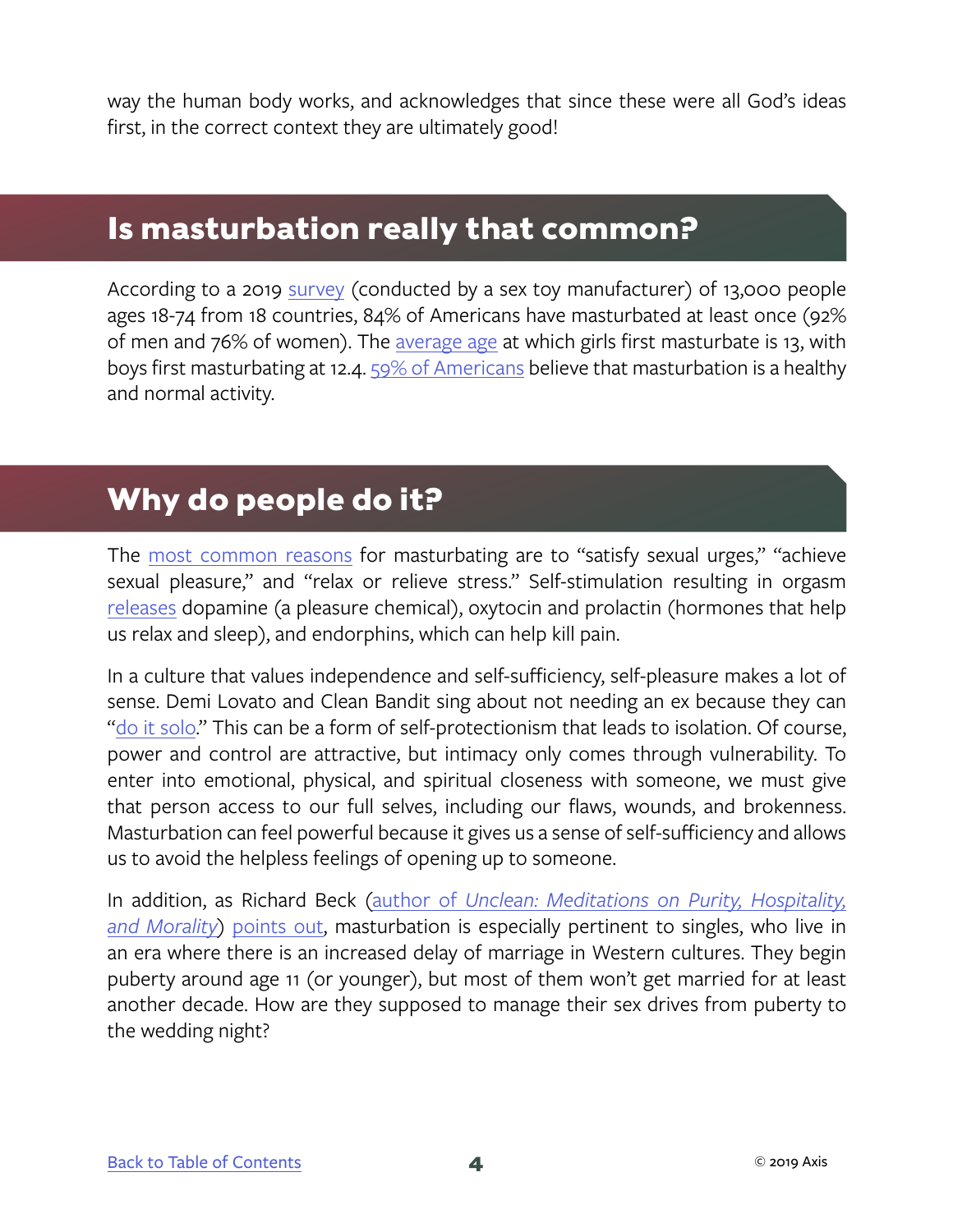#### <span id="page-7-0"></span>**Is it harmful?**

Previous generations used [scare tactics](https://www.everydayhealth.com/erectile-dysfunction/the-truth-about-masturbation-myths.aspx) to keep people from masturbating-Don't touch yourself, you'll cause erectile dysfunction! You'll get hairy palms!—whereas the current cultural mantra promotes the [health benefits](https://psychcentral.com/lib/does-masturbation-cause-blindness/) of masturbation—"One of the few pleasurable things in life that we can do almost anytime and anywhere, as often as we want...There is no down side." So what's actually true?

As far as contracting STIs, getting pregnant, or developing a misshapen penis, masturbation is about as safe as it gets. Of course any activity [has risks](https://www.covenanteyes.com/2016/05/23/masturbation-health-benefits/). Rough or continuous self-pleasure can cause skin irritation and even bleeding (especially if an object is used). For men, "masturbation [doesn't](https://www.webmd.com/men/guide/male-masturbation-5-things-you-didnt-know#1) have the health benefits that sex does." And of course, studies have found that masturbation both [increases](https://www.covenanteyes.com/2016/05/23/masturbation-health-benefits/) and [decreases](https://www.webmd.com/prostate-cancer/news/20090127/masturbation-and-prostate-cancer-risk#1) the risk of prostate cancer (which goes to show that you can find a scientific study to support almost any argument).

As internet accountability ministry Covenant Eyes [points out,](https://www.covenanteyes.com/2016/05/23/masturbation-health-benefits/) "Since the days of psychologists like Sigmund Freud and Alfred Kinsey, people picture the sexual impulse as if it's this boiling, tumultuous force that needs an outlet or it will explode in harmful ways." But in reality, the body has a variety of natural outlets for pent up sexual tension, including sexual intercourse and [nocturnal emissions](https://www.verywellhealth.com/what-is-a-wet-dream-and-what-does-it-mean-3015090) (wet dreams). So masturbation isn't necessary, and one can be a healthy human without self-pleasuring.

Masturbation can be addictive, especially when used as a form of escapism or when paired with pornography [\(this list](https://www.nytimes.com/2018/12/10/well/family/why-is-childrens-masturbation-such-a-secret.html) can help you gauge if a child's masturbation is compulsive).

One oft-overlooked "harm" of masturbation is guilt. A young woman shared with us that when she first orgasmed during masturbation she thought she had broken her body because she realized that the way she was stimulating herself was quite different than the act of penetrative sex. She thought she was training her body to respond in a completely abnormal way, and that if she ever got married she would disappoint her husband because she wouldn't be able to become aroused.

It wasn't the act of masturbation itself that caused her guilt, but rather a lack of knowledge that would help her understand what was happening to her body. No one had ever explained female anatomy to her. Knowing that she had a clitoris might've provided immense relief and could have made space for an honest discussion about how self-pleasure could train her body to only respond to certain types of stimulation, which could make intimacy in a future marriage difficult.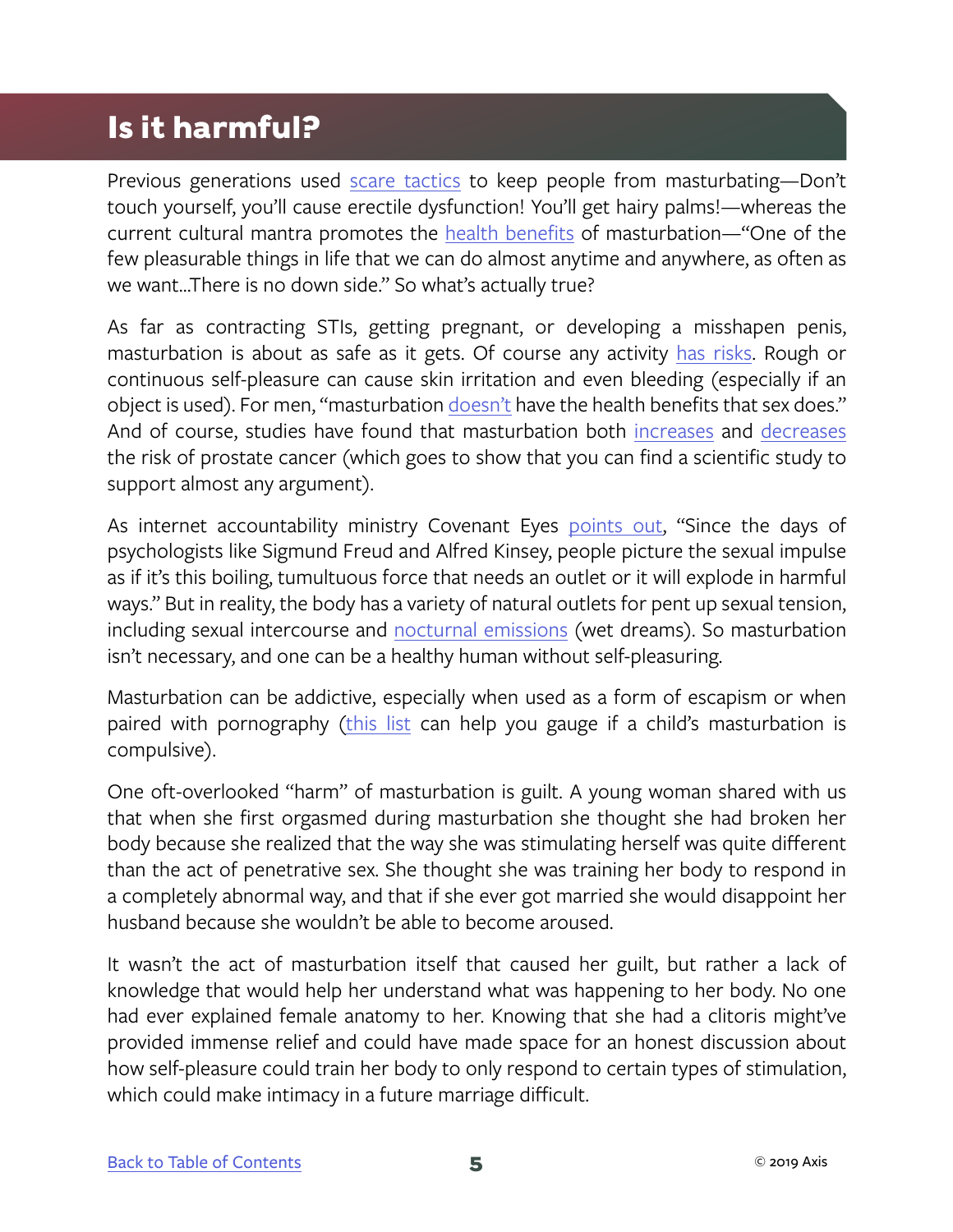#### <span id="page-8-0"></span>**What does the Bible say about it?**

There is no clear biblical command as to whether people should or shouldn't masturbate. [Some](https://www.desiringgod.org/articles/if-your-right-hand-causes-you-to-sin) would argue that masturbation is unhealthy and not God's best because sexual pleasure should be connected to the mutual giving of self to another person. By design, we long for [something more](https://rachelheldevans.com/blog/christians-masturbation) than just physical release when we masturbate. We crave relational intimacy and connection because sex is ultimately about marriage as an expression of Christ's relationship with His bride, the Church. By nature, solo-sex cannot focus on anyone but ourselves and our personal needs.

#### Dr. Juli Slattery [writes:](https://www.authenticintimacy.com/resources/6962/masturbation-is-it-wrong )

*Our sexuality was created to draw us into covenant love. Without sexual desire, very few people would ever go through the sacrifice required to commit your life to another person. We would be content with work, hobbies, and friendship. But our sexuality prompts us to think of romance, passion, intimacy, and belonging to another person.*

So rather than viewing our sexual arousal as a beast to be managed and controlled, we should think of it as a drive toward binding ourselves in covenantal love to another person. Dr. Slattery continues:

*One of the greatest dangers of masturbation (along with fantasy, hooking up, erotica, and pornography) is the belief that we can satisfy our sexual needs without pursuing covenant love.* 

According to her perspective, in the absence of a clear biblical command about masturbation, wisdom principles lead most people away from solo-sex.

An [alternative perspective](http://mychainsaregone.org/faqwhat-about-masturbation-part-2/#sthash.Ozmc9KA2.dpbs) argues that the main issue isn't masturbation, it's lust. Natural physical urges (arousal) are not the same as the sinful objectification of another human's body. Can someone masturbate to the point of orgasm without lusting (which Jesus clearly prohibits)? Since that's a subjective question, each person must answer for themselves.

Pastor David Martin [shares](http://mychainsaregone.org/objections-to-our-position-on-masturbation/#sthash.4tDBGNDx.dpbs) that the secrecy of his struggle with porn caused a fightor-flight adrenaline response in his brain, which actually strengthened his addiction. He wonders if forbidding masturbation makes it more appealing and therefore addictive?:

*If we forbid any and all masturbation, then we actually create the context where anytime a guy (or girl) masturbates, they are engaging in a forbidden act… which invariably triggers the adrenaline component. But if a young man simply finds release in the shower as an inconsequential and matter-of-fact part of his day—without engaging his mind in lustful thoughts—then it will not trigger*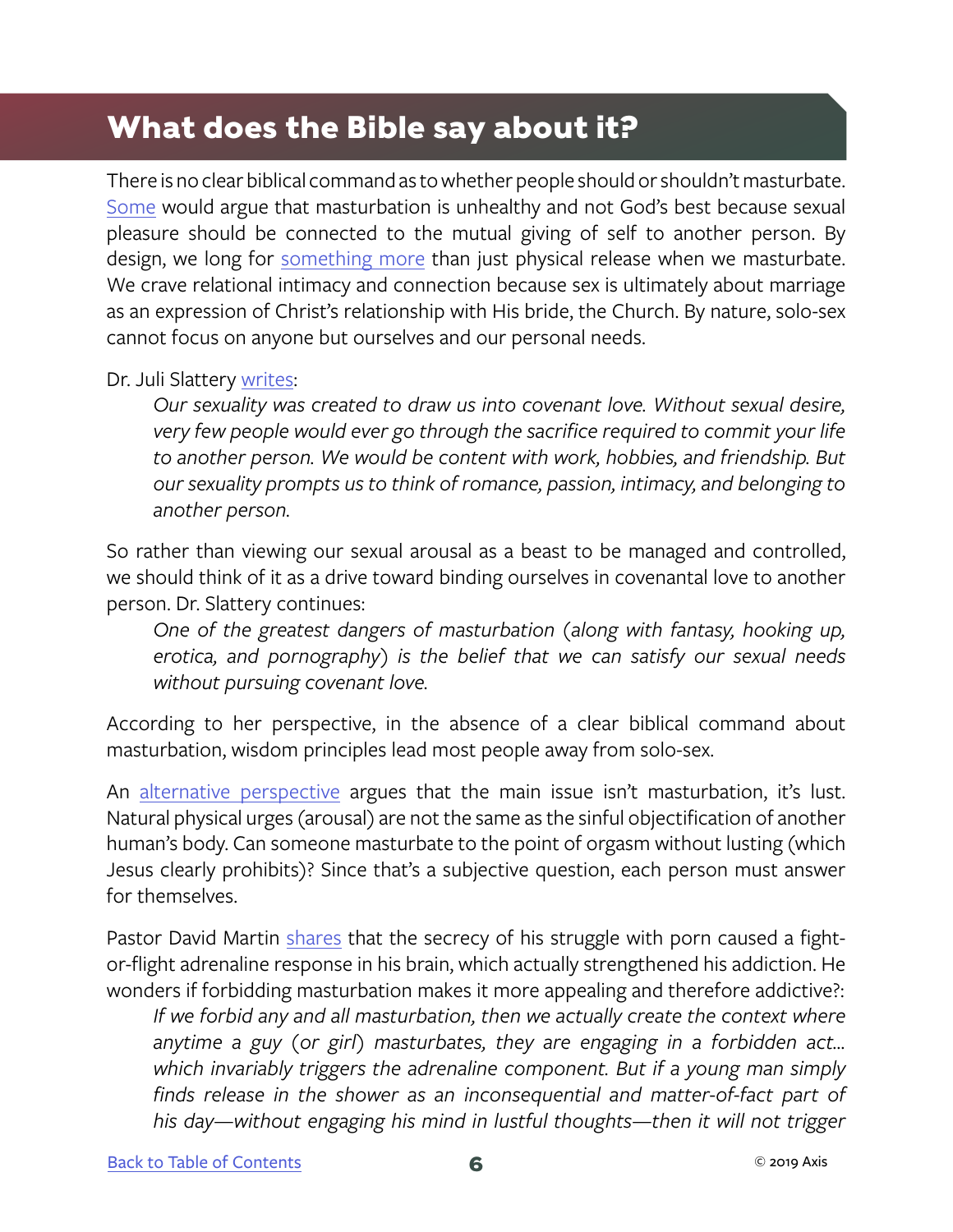<span id="page-9-0"></span>*the adrenaline, nor will the experience be memorable or induce any sort of "attachment."*

This mindset shift could be quite helpful for someone in the midst of compulsive masturbation. Rather than telling him/herself that they're never going to masturbate again, and then giving into temptation over and over, Martin would encourage them to shift their focus to avoiding lust, being thankful that their bodies are capable of experiencing pleasure, and moving on. Perhaps masturbation will lose some of its appeal if we treat it with less intensity. For some people, realizing that self-stimulation does not have to include lust [is incredibly freeing](http://mychainsaregone.org/faqwhat-about-masturbation-part-2/#sthash.GUfJfz0Z.dpbs) and actually helps them avoid sin.

So according to [this view,](http://mychainsaregone.org/objections-to-our-position-on-masturbation/#sthash.4tDBGNDx.dpbs) masturbation is like a tool which can be used properly or improperly, for good or for sin. And what is sinful for one person may not be sinful for another.

#### **How do I help my teen navigate through these perspectives?**

We long for clear, straightforward answers. Perhaps this is why the Pharisees, a devout Jewish group, devised a complex system of rules in addition to God's law. We might expect Jesus to approve of their zealous commitment to obedience. Instead, He was often the harshest with them, accusing them of burdening people with requirements that the Pharisees themselves could not keep. Another name for this way of living is legalism. How do we know if we're "good"? [Legalism](http://www.waitingforintimacy.com/masturbation,%20a%20commentary.html) would say to check lots of boxes and avoid certain activities.

In his [letter to the Colossians](https://www.biblegateway.com/passage/?search=Colossians+2&version=NIV), Paul writes against this kind of apparent wisdom,

*Since you died with Christ to the elemental spiritual forces of this world, why, as though you still belonged to the world, do you submit to its rules: "Do not handle! Do not taste! Do not touch!"? These rules, which have to do with things that are all destined to perish with use, are based on merely human commands and teachings. Such regulations indeed have an appearance of wisdom, with their self-imposed worship, their false humility and their harsh treatment of the body, but they lack any value in restraining sensual indulgence.*

[Man-made rules](http://mychainsaregone.org/what-about-masturbation-part-4/?doing_wp_cron=1560728155.5392351150512695312500#sthash.vEm52pNh.dpbs ), no matter how wise they appear, don't promote righteousness. [Scripture tells us](https://www.biblegateway.com/passage/?search=2+Peter+1%3A3&version=NIV) that God has already given us everything we need for life and godliness. Do we really believe that? When we make more rules for ourselves and others on top of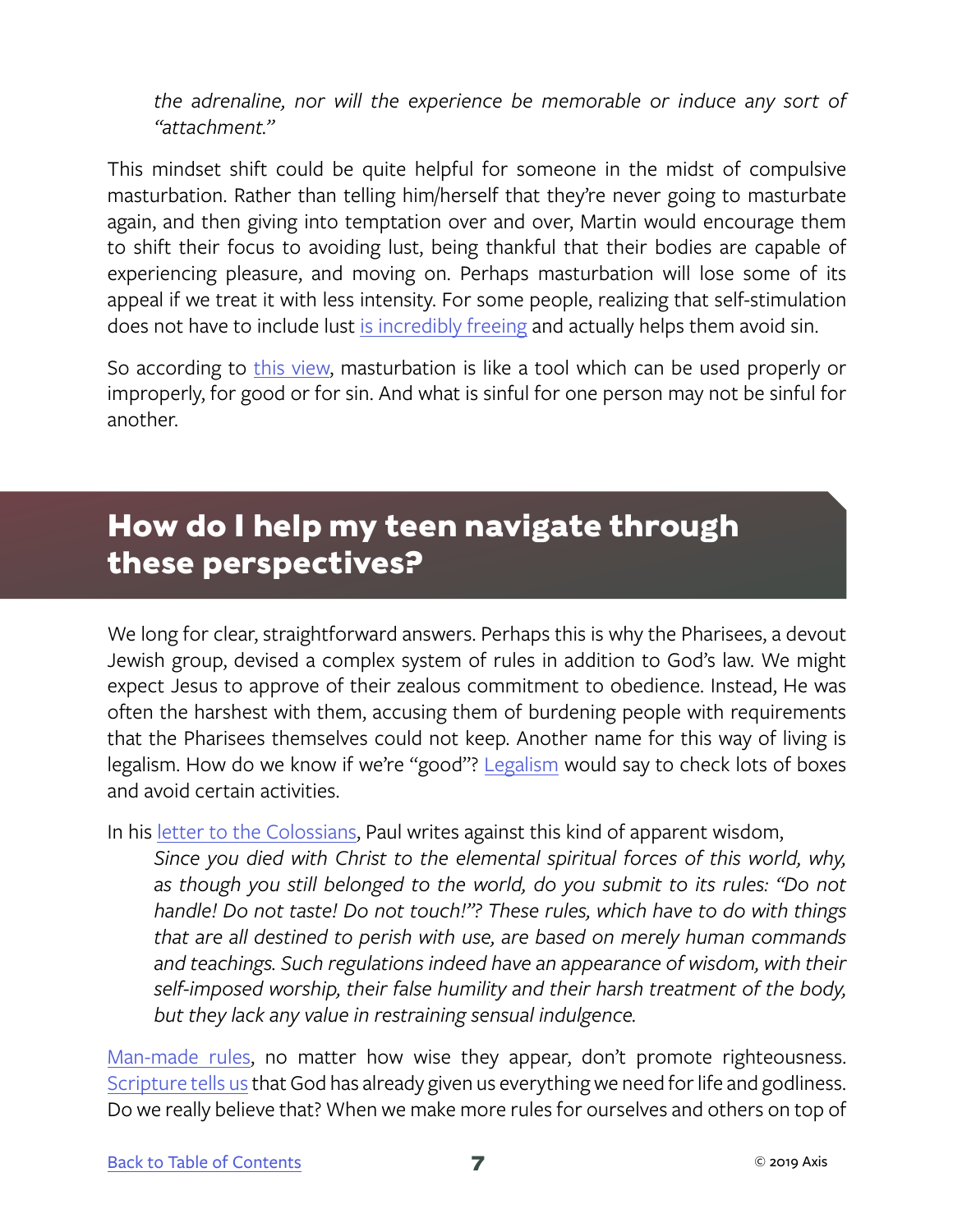the ones He has already given, we effectively call Him a liar. His way is already sufficient.

Tara Owens, author of *[Embracing the Body: Finding God in Our Flesh and Bone](https://www.amazon.com/Embracing-Body-Finding-Flesh-Bone/dp/0830835938)*, [argues](https://rachelheldevans.com/blog/christians-masturbation) that our motives can help us determine the morality of an action. So to know if masturbation is healthy, consider helping your teens ask these questions:

- Does this action help me love myself and others more fully and freely, and does it allow me to love God?
- Is this action drawing me into isolation or into deeper connection with God, others, and the world?
- Do I turn to masturbation in seasons of loneliness, isolation, and longing in order to control and fill a void, or as a celebration of sexuality and the gift of my body?
- Rather than asking, "Is this right?" ask, "[Is this best?](https://www.authenticintimacy.com/resources/6962/masturbation-is-it-wrong) Is this habit resulting in what I want for my life?"
- What is it that I really want when I masturbate? To be in an actual relationship? To rebel in some way?

Ultimately, this gray area is an invitation to bring every aspect of life into God's presence. Matthew Lee Anderson, author of *[Earthen Vessels: Why Our Bodies Matter to Our](https://www.amazon.com/gp/product/076420856X/ref=as_li_ss_tl?ie=UTF8&camp=1789&creative=390957&creativeASIN=076420856X&linkCode=as2&tag=racheleva-20) [Faith](https://www.amazon.com/gp/product/076420856X/ref=as_li_ss_tl?ie=UTF8&camp=1789&creative=390957&creativeASIN=076420856X&linkCode=as2&tag=racheleva-20)*, [explains](https://rachelheldevans.com/blog/christians-masturbation), "If our ethic is to be Christian, then it must be qualified by the cross and resurrection of Jesus. That is to say, the pattern for our lives and actions must be shaped by a love that treats pleasure as the (sometimes delayed) fruit of our sacrificial self-giving for others, rather than a good without qualification."

You and your teen may come to different conclusions about the healthiness and holiness of masturbation...Are you ok with that? Will you still choose to enter into conversation, while allowing them to form their own opinions knowing that the Holy Spirit convicts all of us of sin and righteousness?

Here are a few additional principles to consider as you help your teens discern whether or not they will choose to masturbate:

- **1. The body is good.** While sin has infiltrated every aspect of human existence, it can only twist and distort God's original good gift. Our flesh is beautifully designed, corrupted by sin but redeemable by the God whose intent is to make all things new.
- **2. Sex is a gift from God.** We live in a culture obsessed with comfort, but sometimes the Church has had an overly severe response to that obsession. Holding our natural drives to avoid pain and pursue fulfillment in tension with Jesus' call to lay down our lives and follow Him is necessary, because these paradoxical messages are both in Scripture.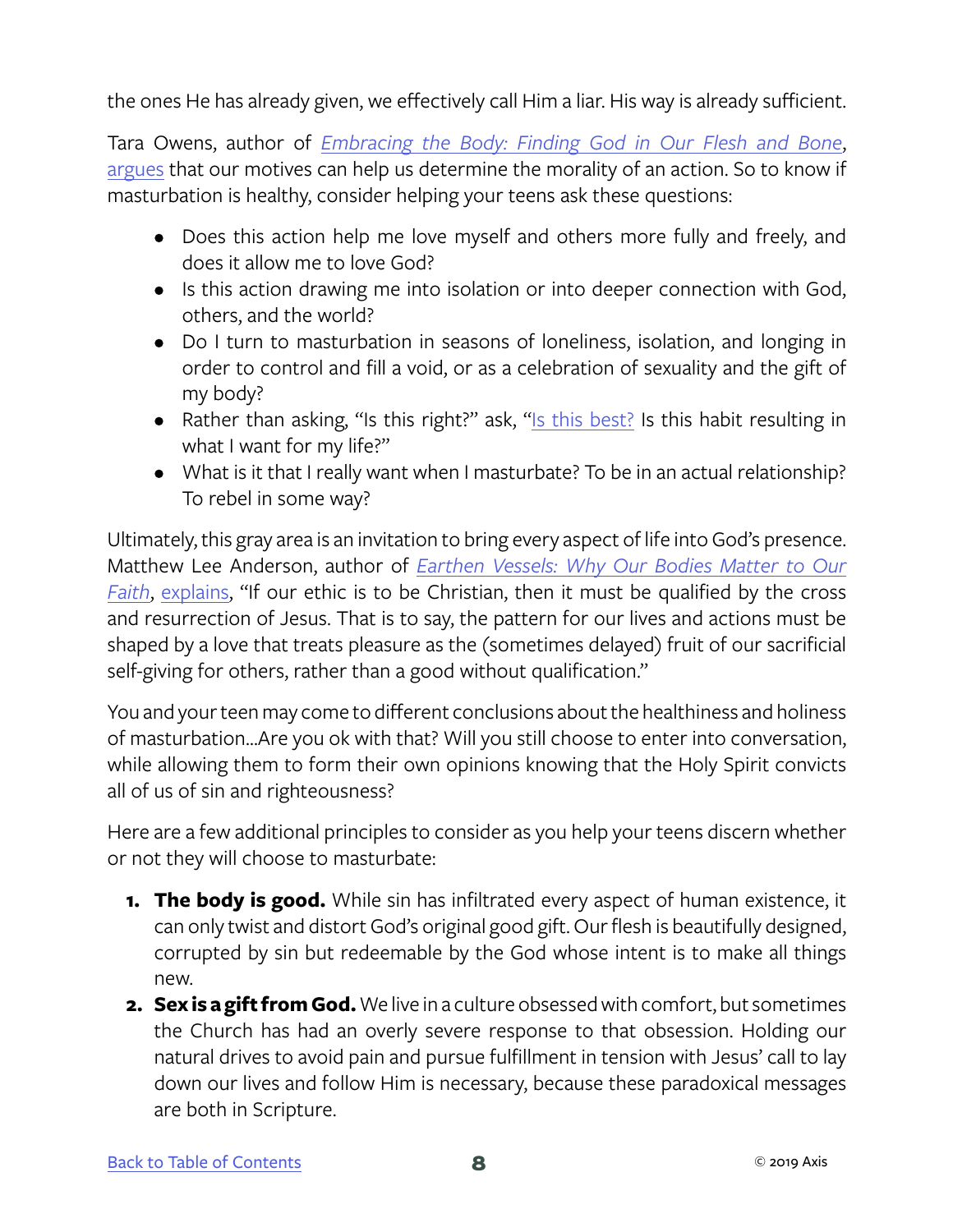- <span id="page-11-0"></span>**3. Lust is clearly sinful.** Jesus' standard of sin actually went beyond the legalism presented by the Pharisees. He did not want followers who just looked good, but who actually *were* good.
- **4. Whether single or married, our bodies are not our own.** While American culture tells us that to be fully human we need to exercise our rights and take control of what is ours, Paul writes in [1 Corinthians 6,](https://www.biblegateway.com/passage/?search=1+Corinthians+6%3A18-20&version=NIV) "Flee from sexual immorality. All other sins a man commits are outside his body, but he who sins sexually sins against his own body. Do you not know that your body is a temple of the Holy Spirit, who is in you, whom you have received from God? You are not your own; you were bought at a price. Therefore honor God with your body." Our bodies, our personhood, our abilities, and even our limitations are all gifts from God. Similar to pornography, it can feel like masturbation is a completely private choice that will not affect anyone else. In reality, we serve a God who desires complete surrender in our minds, hearts, and yes, even our bodies. Any Christian perspectives on masturbation should be held in light of this standard: *Are we fully and wholly surrendered to Christ?*
- **5. What we do matters to God.** Our habits, from masturbation to brushing our teeth, shape who we are. As Tish Harrison Warren articulates in *The Liturgy of the Ordinary*:

*We have everyday habits—formative practices—that constitute daily liturgies. By reaching for my smartphone every morning, I had developed a ritual that trained me toward a certain end: entertainment and stimulation via technology. Regardless of my professed worldview or particular Christian subculture, my unexamined daily habit was shaping me into a worshiper of glowing screens... my daily practices were malforming me, making me less alive, less human, less able to give and receive love throughout my day.* 

Whatever you decide about masturbation, make sure you talk with your kids about *why* you came to that conclusion.

#### **What do I do if I discover my kid masturbates?**

As kids these days say, "[Oof!](https://www.urbandictionary.com/define.php?term=Oof)" What an uncomfortable situation. And if *you're* feeling uncomfortable, think of how your kid feels! Remember when someone caught you picking your nose, and then imagine that level of embarrassment hundredfold. That's what they're feeling right now.

Your response should be kind, calm, and understanding and will ultimately depend on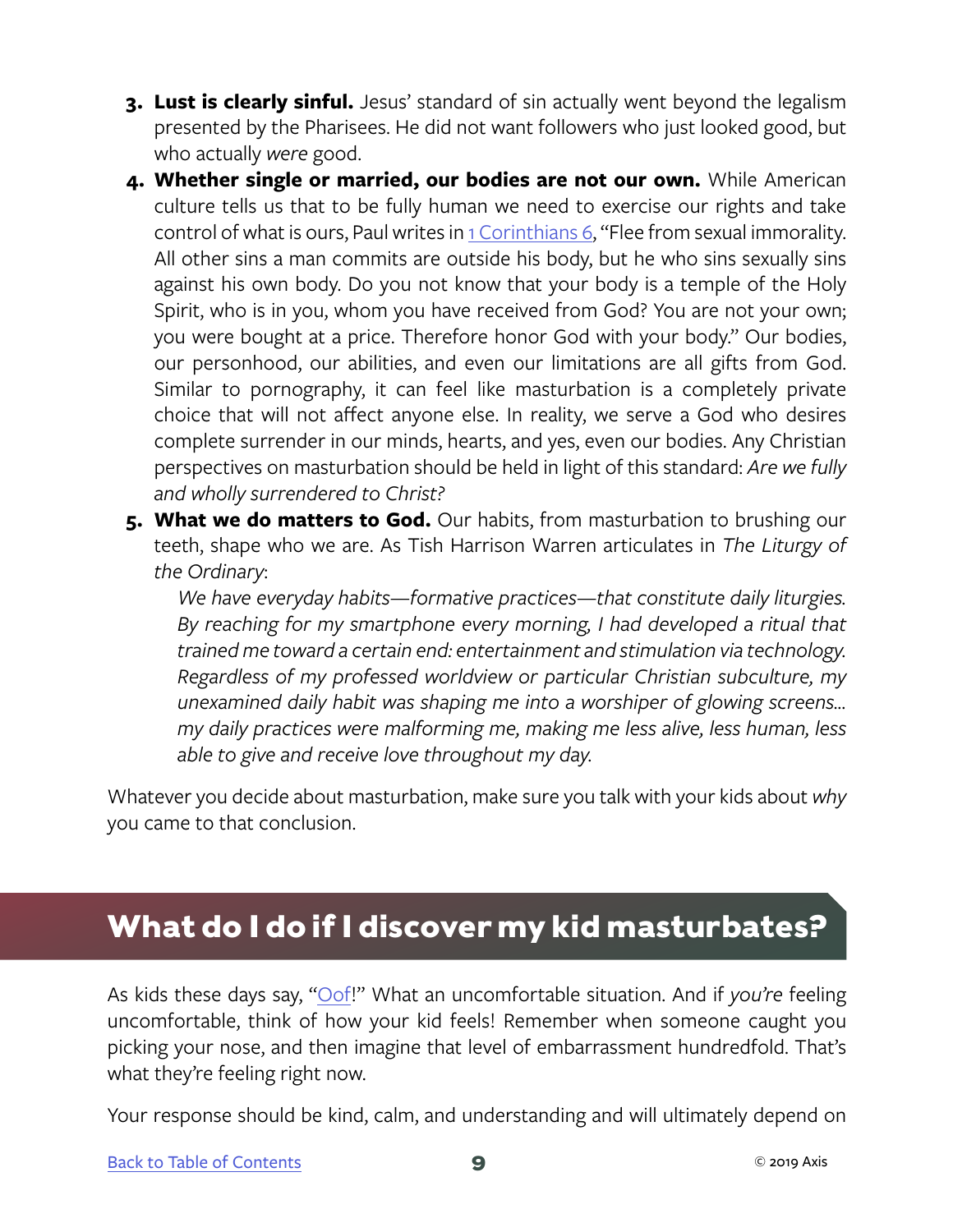your child's age and level of development. Young kids exploring their bodies in a nonsexual way is very different from a tween or teen masturbating while watching porn (which arguably is quite different from them masturbating without porn or fantasy). Here are some recommendations for how to handle this situation based on your child's age:

- [Young children \(preschool, elementary\)](https://www.summitmedicalgroup.com/library/pediatric_health/pa-hhgbeh_masturbation/)
- [Middle and high schoolers](https://www.focusonthefamily.com/parenting/talking-to-kids-about-masturbation/)
- [Boys 10 and under](https://www.intoxicatedonlife.com/young-boys-masturbation/)
- [Boys 11 years old and older](https://www.intoxicatedonlife.com/talking-older-boys-masturbation-christian-perspective/)

**A Note:** We realize this topic can be triggering and can bring up pieces of your story that you would rather leave behind...that's ok! Take the necessary time and space to address those emotions. If you're shocked by something your teen tells you, or don't feel like you have an immediate answer to one of their questions, say something like this, "You haven't done anything wrong, and I want to talk with you about masturbation, but in this moment I don't have a good answer to your question, and I'm feeling too emotional to have a good conversation. Can we talk again in a week [or other set period of time] after I've had some time to think through what I want to say?"

Silence speaks volumes, so by verbally affirming their question and setting a date for a future conversation (rather than avoiding them or not saying anything), you are letting them know that they did nothing wrong. They need to be reassured that asking questions is good and that they aren't to blame for your visceral or emotional response.

If you're bound up in shame yourself, you won't be able to talk with your kids about any of this. So find a trusted friend or counselor and say out loud why it feels so hard to talk about masturbation. Grab a journal and pen and write out a letter to the Lord detailing the parts of your sexual history that you haven't talked about with anyone. Here are some possible questions to begin with:

- What is [healthy sexuality?](http://goodwomenproject.com/sex/what-do-i-do-with-this-sex-drive) In what ways am I sexually whole?
- What is sexual brokenness? In what ways am I sexually broken?
- God, how do you view both my sexual wholeness and my sexual brokenness?
- Is it hard for me to talk about masturbation? Why?
- What did my parents teach me about sexuality (both positive and negative)? About masturbation? What am I trying to do differently for my kids in this area?
- What am I teaching my teen about healthy sexuality in every stage of life, including singleness?
- God, how can I start this conversation with my teen? What is it that you would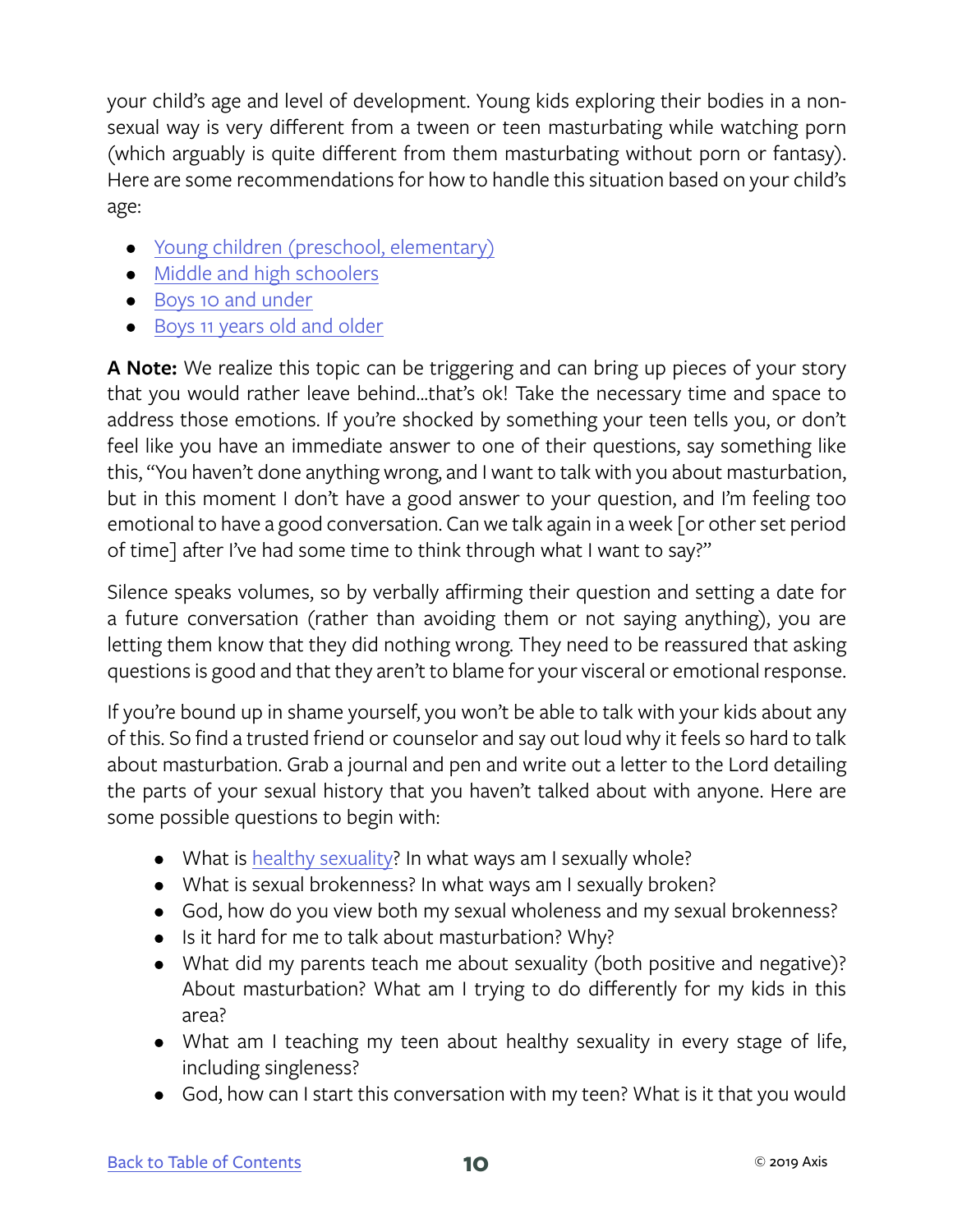have me say? What questions should I ask? Will You help me to listen well?

<span id="page-13-0"></span>Because this has the potential to be really traumatic and shame-inducing, we highly recommend reading our **[Parent's Guide to Shame-Free Parenting](https://axis.org/product/a-parents-guide-to-shame-free-parenting/) before talking with** them.

#### **So how do I talk about it?**

To start, we need to think about the subtle messages we are sending the next generation about sex. If someone asked the teen in your life, "How does your mom/dad/faith-leader view sexuality?" what would their response be?

Then create an environment that helps both you and your teen feel at ease. Consider avoiding a face-to-face conversation (staring at each other across a table). Go for a drive so you can look out the window or turn up the radio if things get too weird. Your goal isn't to say every important message about sexuality in one sitting. Simply create a space where your teens know that they really can talk with you about anything. And again, you're going to have to be the one to bring it up.

Avoid the assumption that your teen will enjoy married sex someday. God [doesn't](https://www.youtube.com/watch?v=vHnyUDmry6M) [promise](https://www.youtube.com/watch?v=vHnyUDmry6M) anyone a spouse or ecstatic sexual fulfillment. So whatever conclusion you come to about the healthiness of masturbation, phrase your thoughts in a way that includes the person who may be single and celibate for life.

Ultimately, aim to have a dialogue, not to be a lecturer. Be curious! Your teen probably has some underdeveloped thoughts, as well as some really profound thoughts. Processing out loud will probably do more for them than just listening to a speech from you. We recommend the questions at the end of this Guide as a starting place so that you aren't forcing your teen to detail their habits.

#### **How can I help my child stop?**

If your teen is wanting to stop masturbating but feels like they're caught in an impossibleto-break cycle, here are some other ideas:

**• Notice patterns.** When are you most likely to masturbate? What music have you listened to lately? What Netflix shows are you watching? A pattern will probably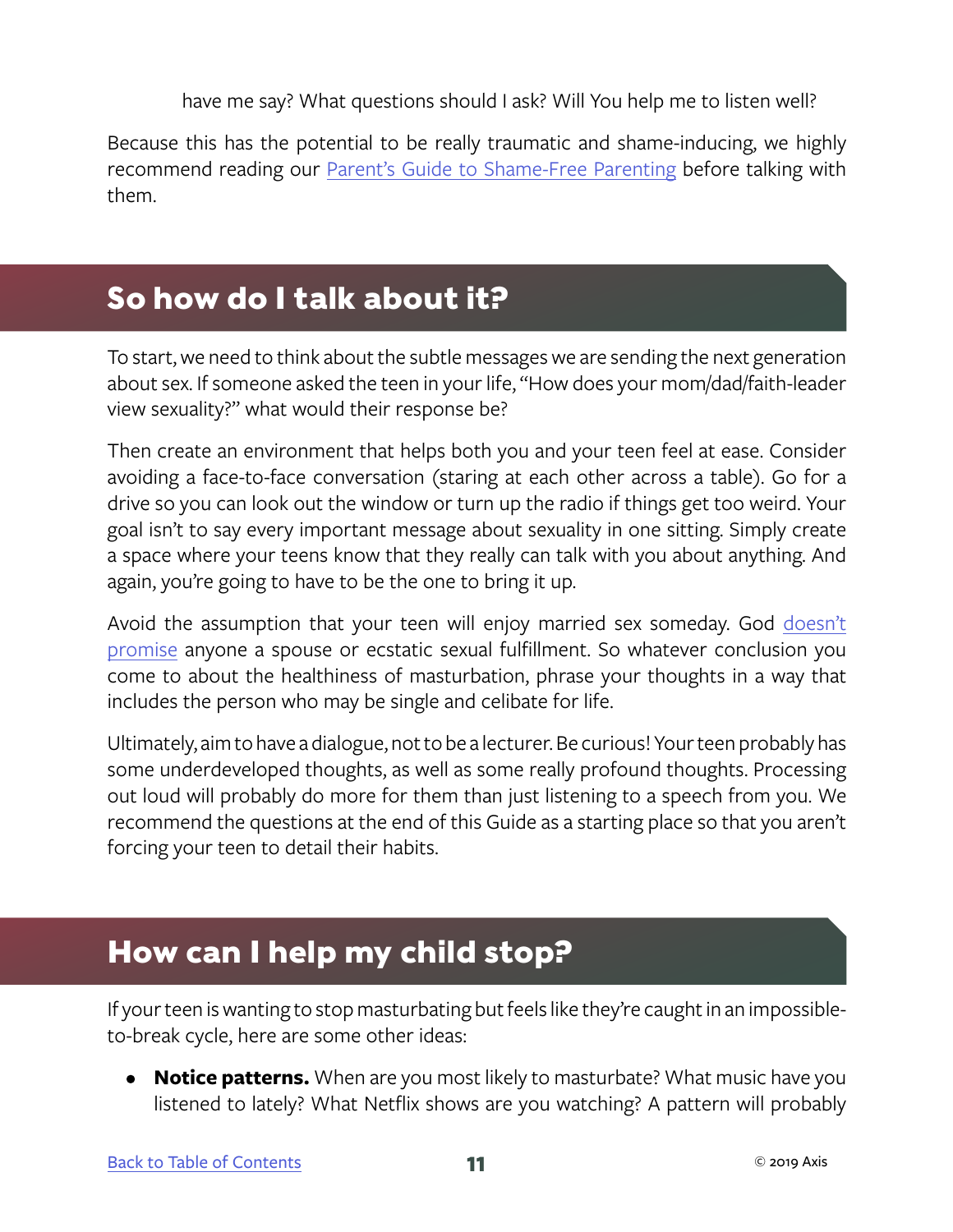emerge, and from there you can decide which next steps will be helpful.

<span id="page-14-0"></span>**Identify your triggers.** Some people remove certain apps from their phones because they know that scrolling through Instagram or looking at Snap stories will probably lead to lust and/or masturbation and porn.

For girls, where are you in your monthly cycle? Our hormones affect how easily we are aroused. Does your daughter know that it's pretty normal to feel more easily sexually aroused the week before her period?

**• Put up "guard rails."** Guard rails on a mountain highway keep cars from even getting close to the edge. The cars bump up against them before being in danger of going over a cliff. Make it difficult to follow through on temptation by staying further away from "the cliff" than necessary.

Where are you letting your mind go? When we begin with monitoring our thoughts it is easier to prevent an action we'll regret later. Whenever you have an unhelpful thought, imagine writing it on a piece of paper. Then ball it up and throw it in the trash. It may sound silly, but this is actually a practical way for us to do our part as the Spirit renews our minds.

- **• Make a list of helpful distractions.** Take a walk. Discover a new album to listen to. Do something active (yoga, jogging, weight-lifting). Video chat with a friend (especially if you're feeling lonely). Play the piano. Write a short story about something funny or embarrassing that happened last week. Go through an [Examen](https://www.xavier.edu/jesuitresource/jesuit-a-z/terms-e/daily-examen) prayer (Maybe download the [Examen app](https://play.google.com/store/apps/details?id=com.gmail.dtaylor.loyola.DailyExamen&hl=en_US)).
- **• Be honest & seek accountability.** There should be at least one person in your life who knows pretty much everything about you. [James encourages](https://www.biblegateway.com/passage/?search=James+5%3A16&version=NIV) us to confess our sins and weaknesses to God *and* to each other. Also, consider an accountability app like [rTribe.](https://rtribe.org/)
- **• Enjoy a hug.** Weird question, but how often does someone rub your shoulders? Or hold your hand? There aren't a lot of appropriate outlets for non-sexual physical affection in American culture, especially for men. What if masturbation is just a longing for comfort? Maybe that comfort can come from a real sense of community. We deeply desire friendship intimacy, i.e. the ability to be fully ourselves with no fear of rejection. Let's create healthy and appropriate outlets for physical touch. If you don't feel comfortable asking for a hug, consider getting a [weighted blanket!](https://balooliving.com/pages/weighted-blanket-for-adults)

#### **Final Thoughts**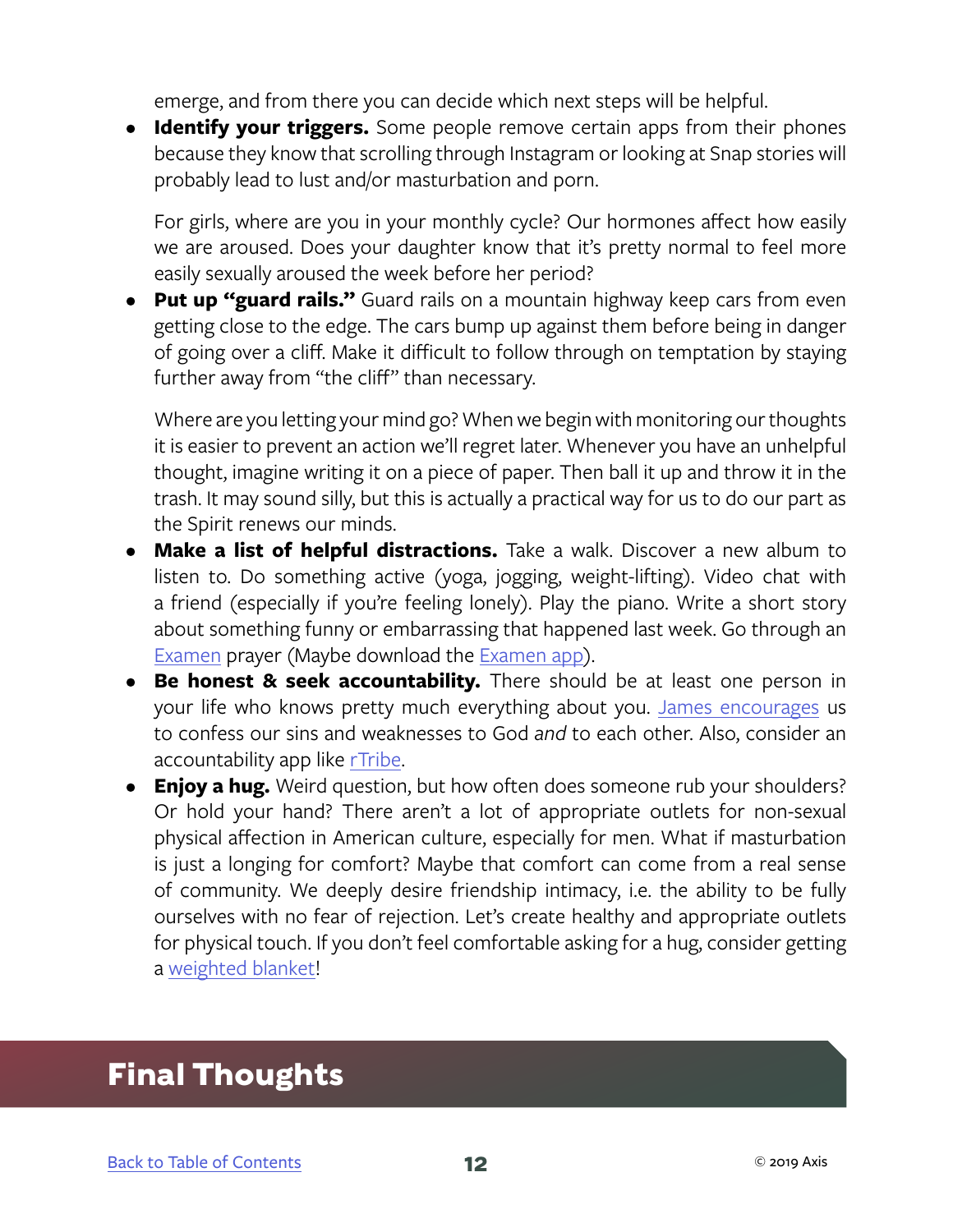<span id="page-15-0"></span>Culture tells us that we're missing out on the good life if we aren't sexually fulfilled. Yet Jesus, the ultimate human, remained single and celibate for His 33 years here. Can we dare to believe that [Jesus had sexual longings and urges too](https://thebibleproject.com/podcast/matthew-p7-jesus-sexual-desire/)? In the same way that His sexual experience did not disqualify Him from being 100% God, our sexual experiences are not separate from our spirituality or from our mission of following Christ with every inch of our beings.

In *The Liturgy of the Ordinary* Tish Harrison Warren writes, "The new life into which we are baptized is lived out in days, hours, and minutes. God is forming us into a new people. And the place of that formation is in the small moments of today." What would it be like to see masturbation as an invitation to more vulnerable conversations with your teen, and therefore a deeper and more authentic relationship with them? An invitation to more questioning and wrestling with God, learning to believe that He will speak to us about even this area of life? Do we believe that He cares about every choice we make? Then let us enter His presence with questions about our sexuality. Do we believe that sexuality was His idea? Then let us bring even those pieces of ourselves into His healing, compassionate, truthful presence.

We leave you with this encouragement from [Paul to the Roman church](https://www.biblegateway.com/passage/?search=Romans+12%3A1-2&version=MSG), "So here's what I want you to do, God helping you: Take your everyday, ordinary life—your sleeping, eating, going-to-work, and walking-around life—and place it before God as an offering. Embracing what God does for you is the best thing you can do for him. Don't become so well-adjusted to your culture that you fit into it without even thinking. Instead, fix your attention on God. You'll be changed from the inside out."

#### **Related Axis Resources**

- *• [The Culture Translator](http://axis.org/ct)*, a **free** weekly email that offers biblical insight on all things teen-related
- [A Parent's Guide to Pornography bundle](https://axis.org/product/the-pornography-bundle/)
- A Parent's Guide to the Sex Talk
- [Dating Conversation Kit](https://axis.org/product/dating/)
- Check out [axis.org](https://axis.org) for even more resources!
- If you'd like access to all of our digital resources, both current and yet to come, for one low yearly or monthly fee, check out the [All Axis Pass](https://axis.org/aap)!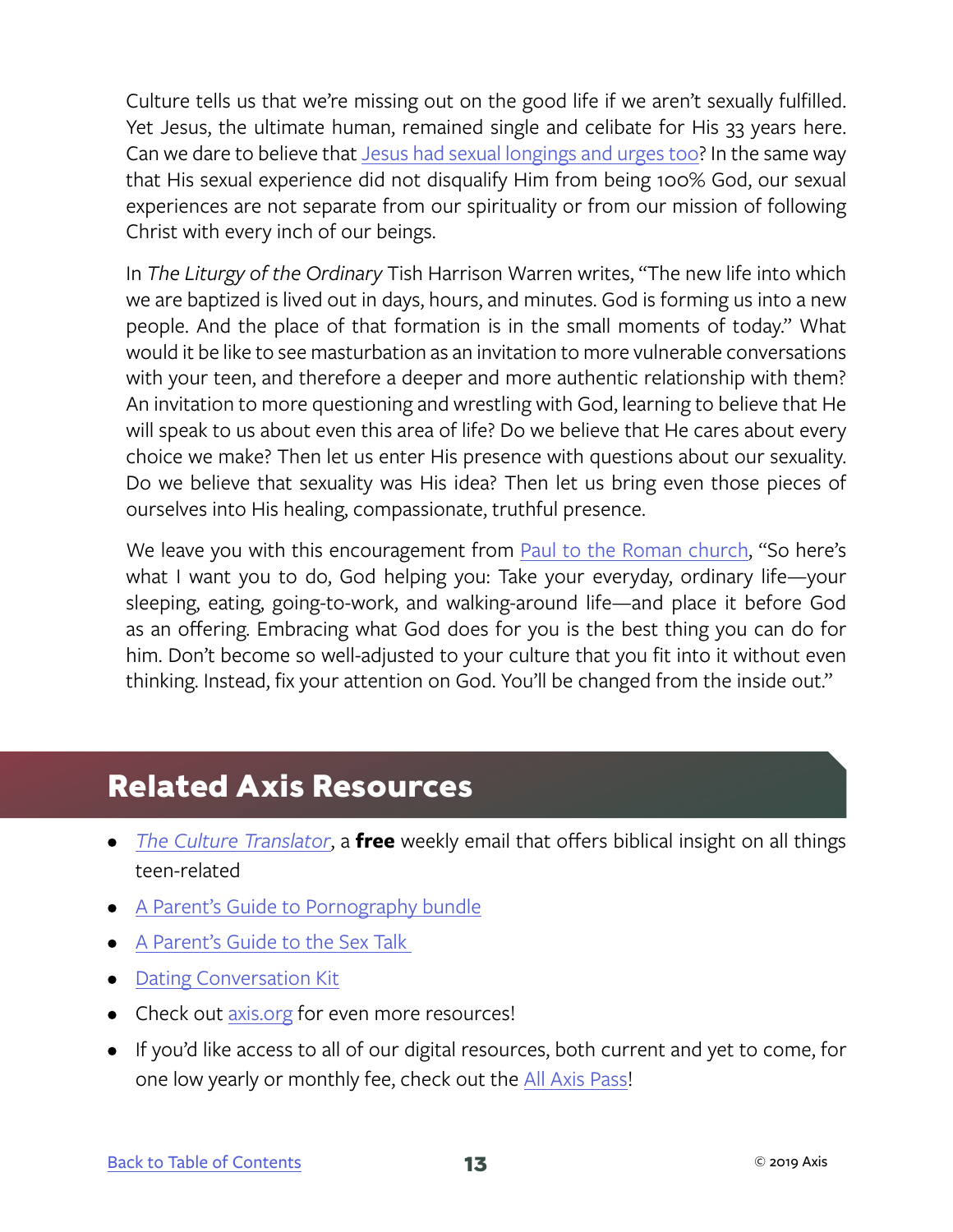#### <span id="page-16-0"></span>**Additional Resources**

- *• [Rethinking Sexuality](https://www.amazon.com/Rethinking-Sexuality-Gods-Design-Matters/dp/0735291470)* by Dr. Juli Slattery
- ["How Your Sex Life is Connected to Your Spiritual Life](https://www.authenticintimacy.com/resources/2923)," Authentic Intimacy, Episode 117
- ["Rethinking Sexuality in Your Parenting](https://www.authenticintimacy.com/search?q=220)," Authentic Intimacy, Episode 220
- [Moral Revolution](https://www.moralrevolution.com/) (especially the resources under ["sex"](https://www.moralrevolution.com/blog?category=Sex))

#### **Support Axis to get more resources like this!**

Thanks so much for purchasing this Parent Guide from Axis! As a 501(c)(3) nonprofit ministry, Axis invests all proceeds from your purchases back into the creation of more quality content like this. By purchasing this and [other content](https://axis.org) from Axis, you support our ministry, allowing us to come alongside you in your parenting and/or discipleship journey.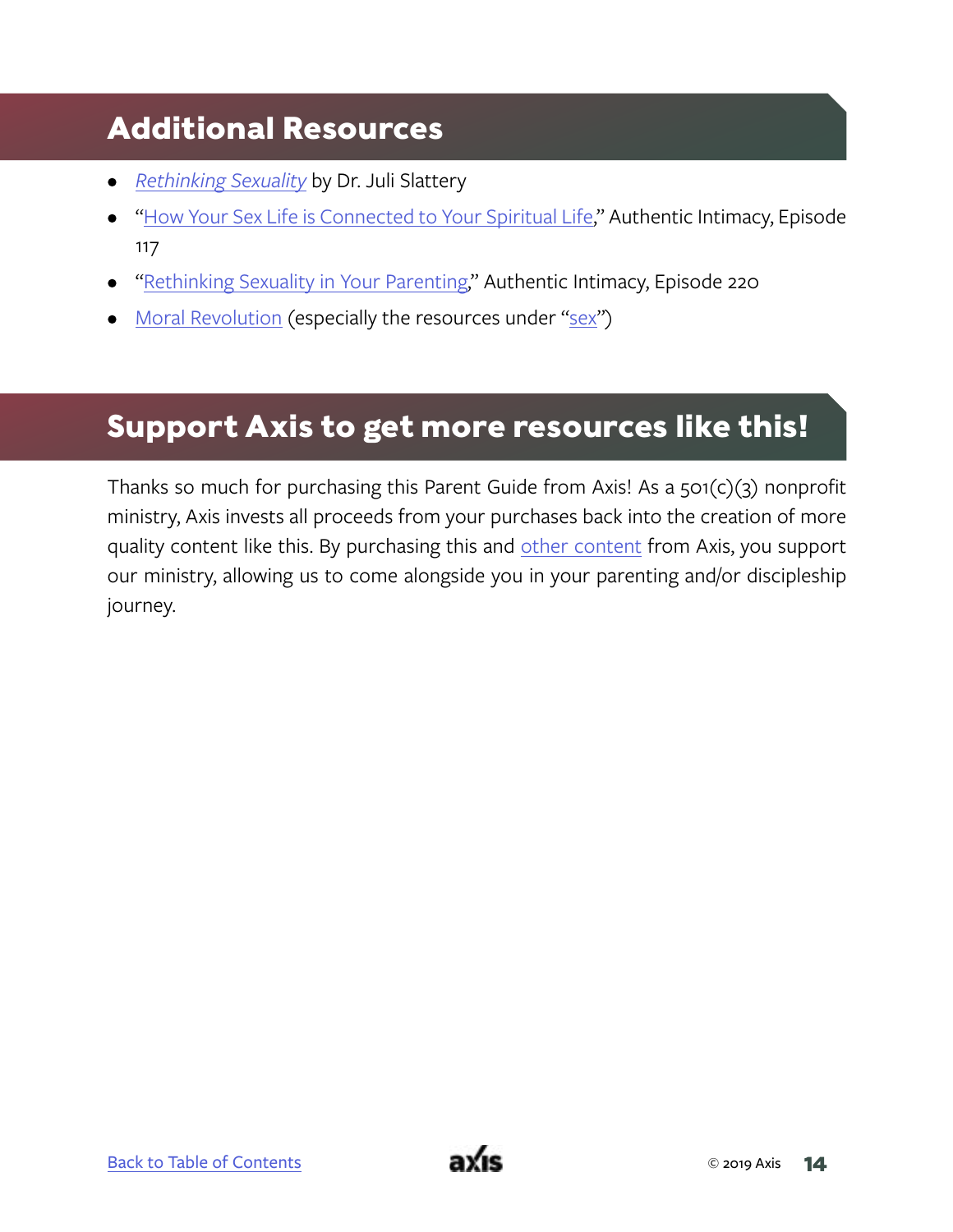## <span id="page-17-0"></span>MASTURBATION A Parent's Guide to

#### **Recap**

- American culture encourages us to do what feels good, live for the moment, and regard our sexuality as something that is purely physical.
- Unfortunately, some Christian communities have responded by equating sexuality with sin, implying that the body is somehow less holy than the spirit (gnosticism), or imposing legalistic requirements on top of God's scriptural commands.
- Deciding how to talk with our teens about masturbation is actually an invitation to engage with the discomfort that comes from seeking God's wisdom in the absence of a clear, universal command.
- This topic encourages humility as we claim God's grace by sharing freely and openly about areas of shame.

**Hint: Screen shot or print this page to refer back to later!**